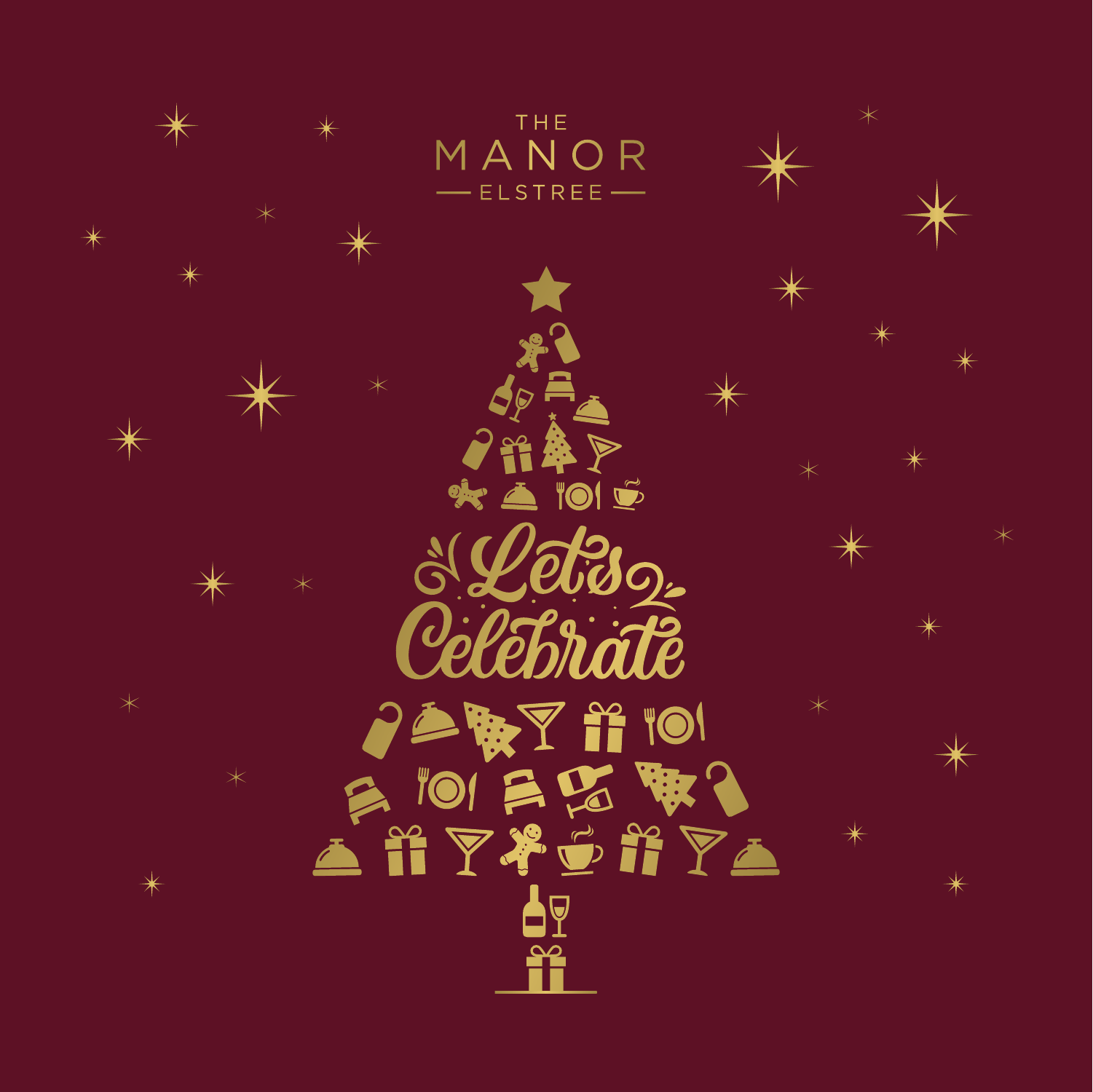



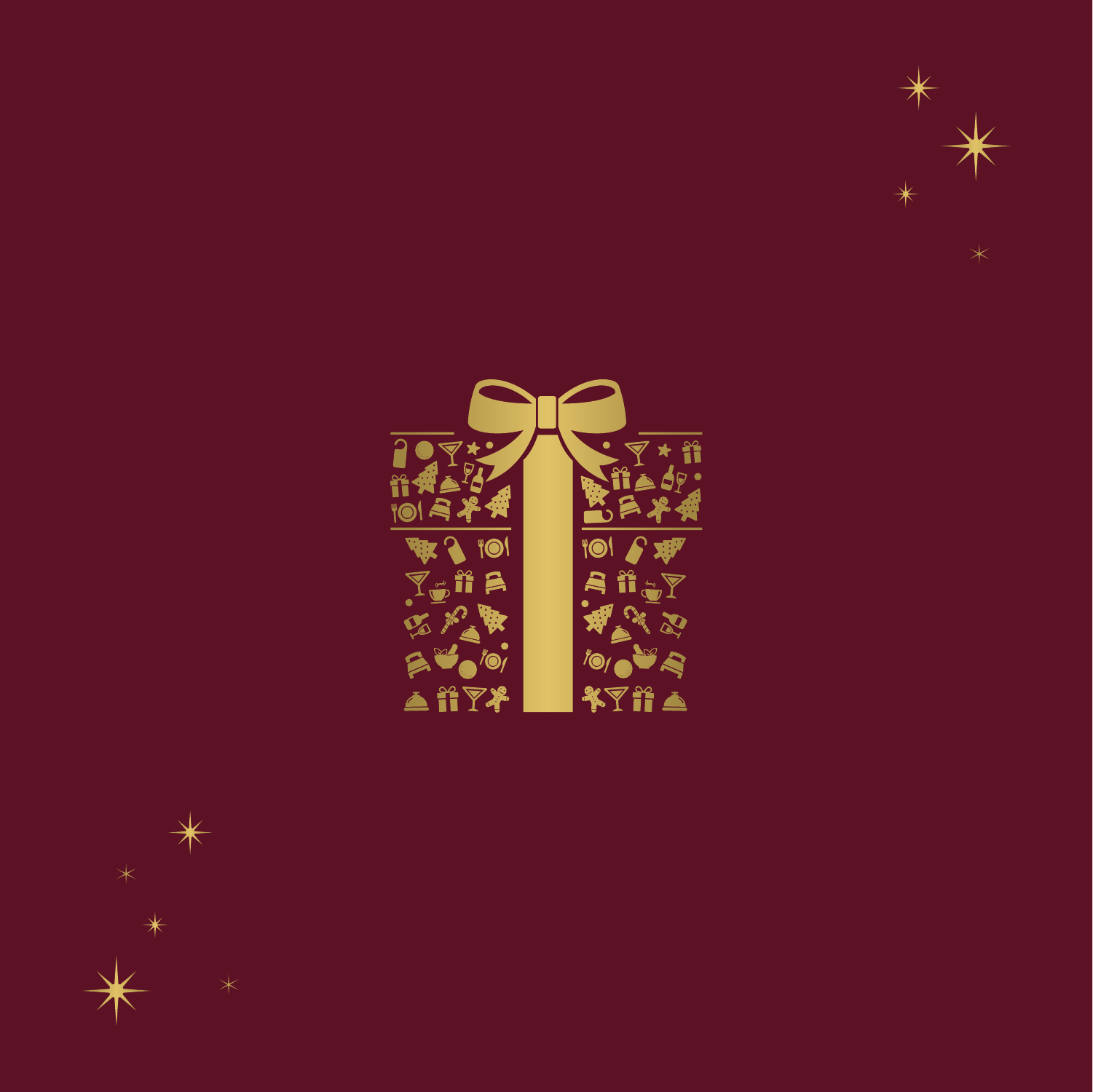



## WHAT'S ON

**JOIN US FOR A CHRISTMAS TO REMEMBER AT THE MANOR ELSTREE WITH GLITTERING ENTERTAINMENT, FINE WINES AND THE HIGHEST STANDARD OF FOOD AND SERVICE.**

*The Manor Elstree is a hidden gem set peacefully in 10 acres of natural woodland, providing the perfect backdrop for a winter wonderland with views of the London skyline twinkling in the distance. Whether you are looking to hold a private lunch or evening party, or to join one of our fantastic shared party nights, perfect for smaller groups, we have something to suit everyone.*

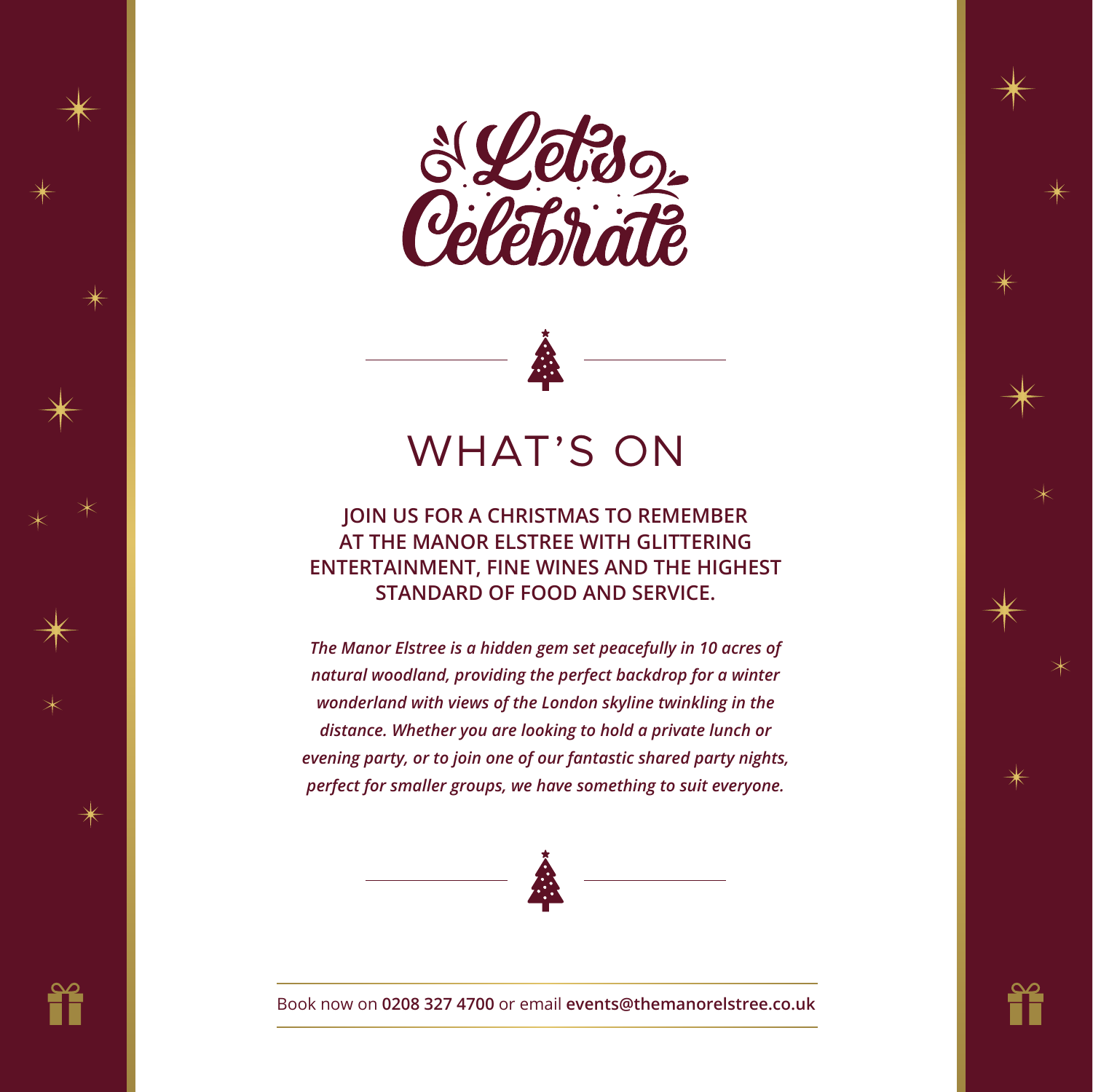# FESTIVE LUNCH

### AVAILABLE 28TH NOVEMBER - 24TH DECEMBER

### **STARTERS**

**Spiced parsnip soup** crispy parsnips and chestnuts. (VE) **Chicken and apricot terrine,** spiced fruit chutney and sourdough toast. **Smoked haddock** and mozzarella fish cake, mango and lime salsa. **Smoked tofu and pickled winter vegetables,** chicory with orange salad. (VE)

### **MAIN COURSES**

**Traditional roast turkey,** apricot and chestnut stuffing, pig in blanket, buttered sprouts, roast potatoes, and honey roast carrots and parsnips. **Pan roast fillet of hake,** gratin potato, braised fennel, fine beans, and white wine sauce. **Potato gnocchi,** roast chestnuts and a creamy stilton cheese sauce. (V) **Wild mushroom risotto,** vegan cheese and wild rocket. (VE)

### **DESSERTS**

**Classic Christmas pudding,** brandy custard (gluten, nut free and vegan available). **Belgian chocolate and raspberry torte,** orange anglaise and chocolate tuile. **Sticky toffee pudding,** spiced winter berry compote and vanilla ice cream. (VE) **Baked New York cheesecake,** roast figs and pistachios.

**Tea, coffee, and mince pies, (Gluten free and vegan options available).**

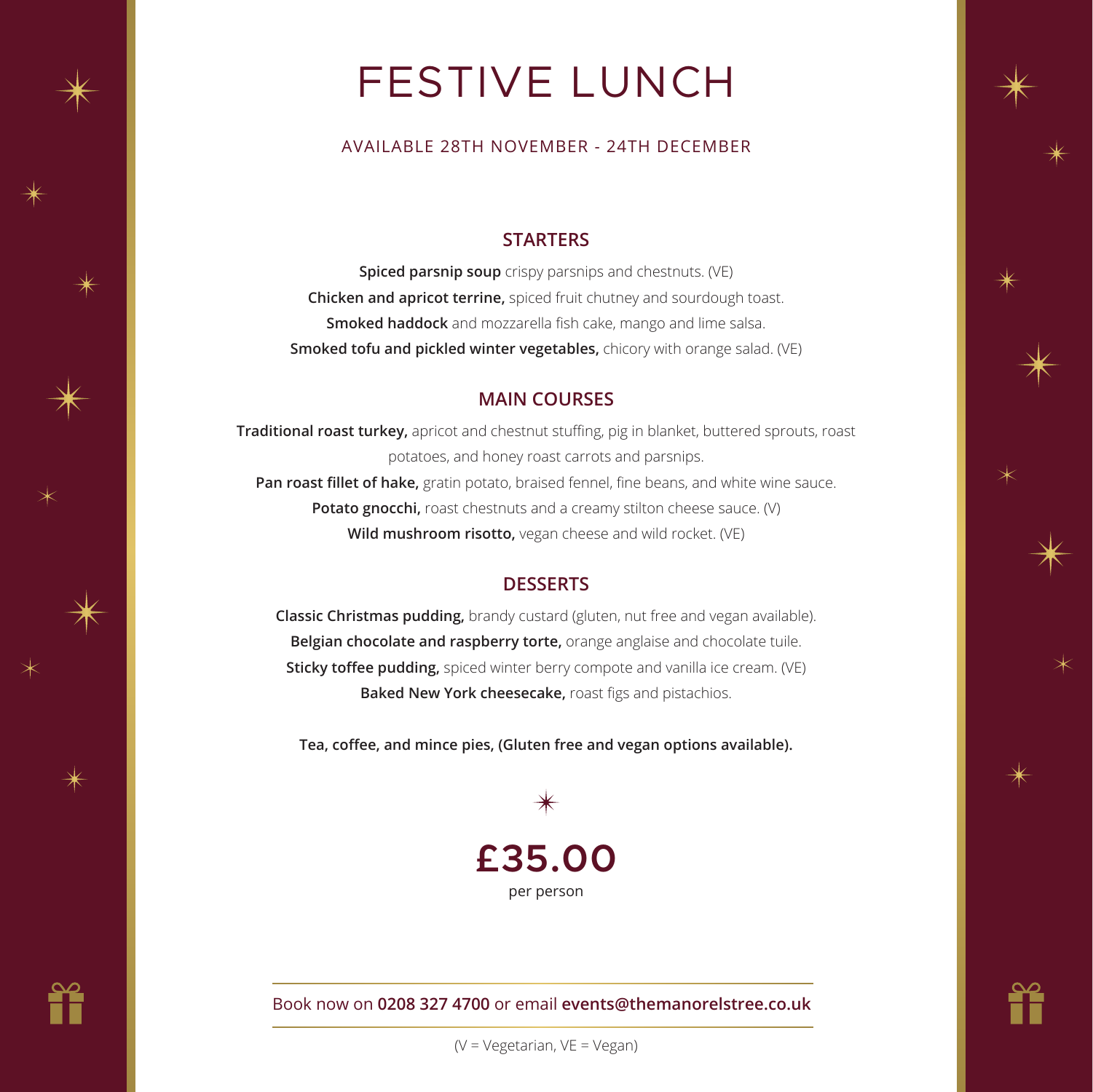# FESTIVE PARTY NIGHTS

*Available 28th November - 24th December, including weekends in December; 2nd, 9th, 16thh, 23rd Arrival drinks 7pm • Dinner served 7.30pm • Disco • Carriages midnight*

A glass of bubbly, three course dinner with tea/coffee and mince pies, DJ and disco, Christmas crackers.

## **FESTIVE PARTY NIGHTS MENU**

**Freshly baked roll and butter** 

#### **STARTERS**

**Roasted cauliflower soup,** gremolata, herb croutons (VE) **Duck parfait,** red onion jam, watercress, toasted brioche **Smoked salmon and crab,** beetroot, crème fraiche, dill mustard, rocket, dark rye **Baked harissa squash,** pickled pear salad, creamy dill dressing, pumpkin seed crumble (VE)

#### **MAIN COURSES**

**Crown of English turkey,** chestnut stuffing, pigs in blanket, garlic and thyme roasties, treacle glazed carrots and parsnips, buttered brussel sprouts, pan juices, cranberry sauce **Braised blade of beef,** bubble and squeak, mulled red cabbage, forestiere sauce, crispy onions **Pan roast salmon,** fondant potato, celeriac puree, samphire, white wine velouté **Vegan vegetable wellington,** horseradish mash, treacle glazed carrots and parsnips, mulled red cabbage, chestnut gravy (VE)

#### **DESSERTS**

**Classic Christmas pudding,** brandy custard **Lemon tart,** clotted cream, red fruit sauce, honeycomb **Vegan chocolate brownie,** vanilla ice cream, chocolate sauce (VE) **Selection of cheese,** fruit chutney, celery, biscuits

(VE) denotes vegan. All dishes can be prepared nut and/or gluten free if requested

*Private party nights available subject to availability. Contact for more details*

> **£45.00** per person

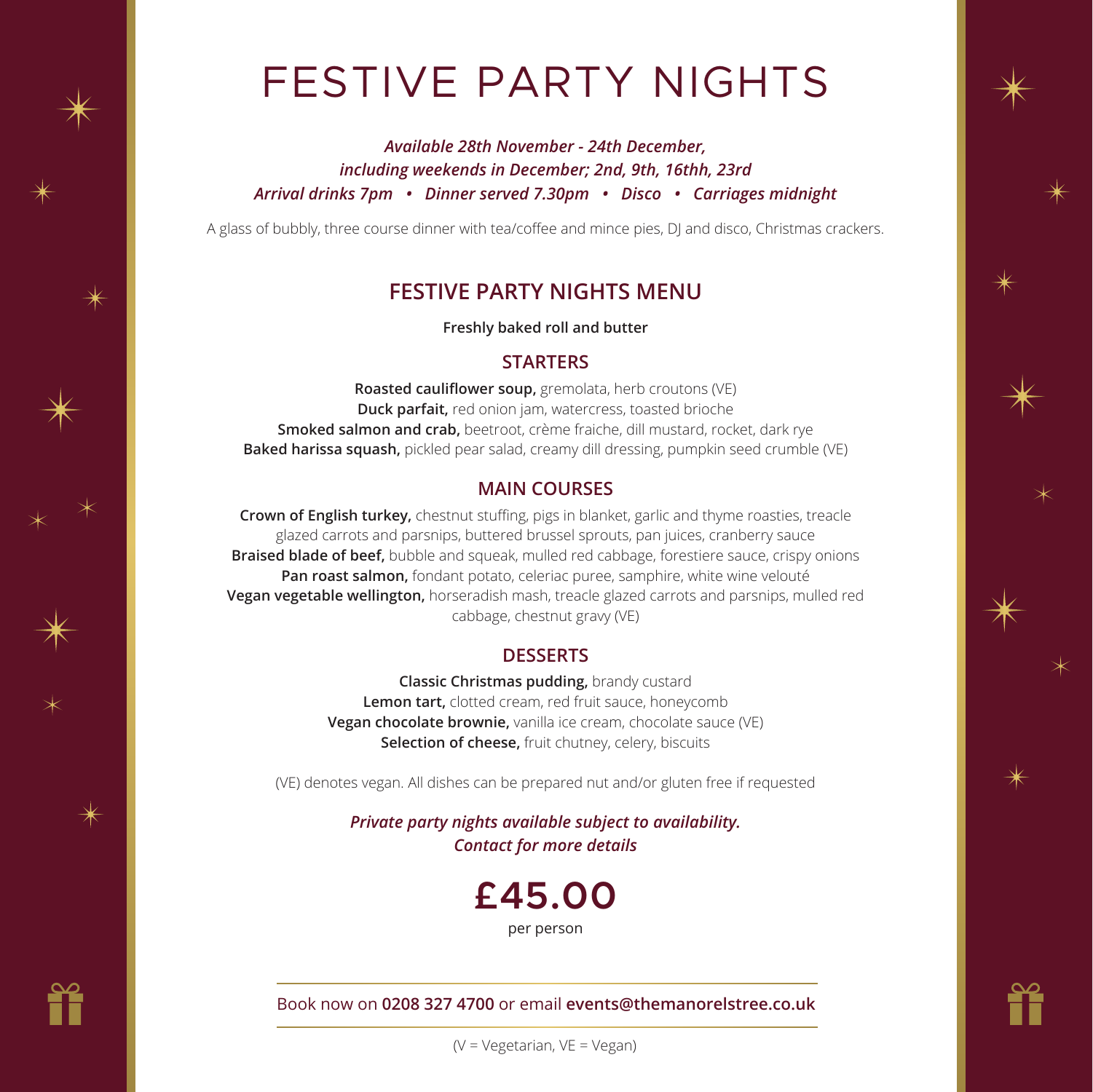# FESTIVE AFTERNOON TEA

### AVAILABLE 28TH NOVEMBER - 24TH DECEMBER & 26TH DECEMBER - 30TH DECEMBER



**Fruit scones & plain scones**  *clotted cream, raspberry jam*

#### **A selection of festive cakes & mince pie**

#### **Sandwiches**

White bread with turkey and cranberry. Granary bread with smoked salmon and cream cheese. Red cabbage, spinach, red onion, and asian dressing wrap. Open ciabatta sandwich with hummus and roast vegetables.

### *VEGAN AFTERNOON TEA AVAILABLE*

**£26.00** per person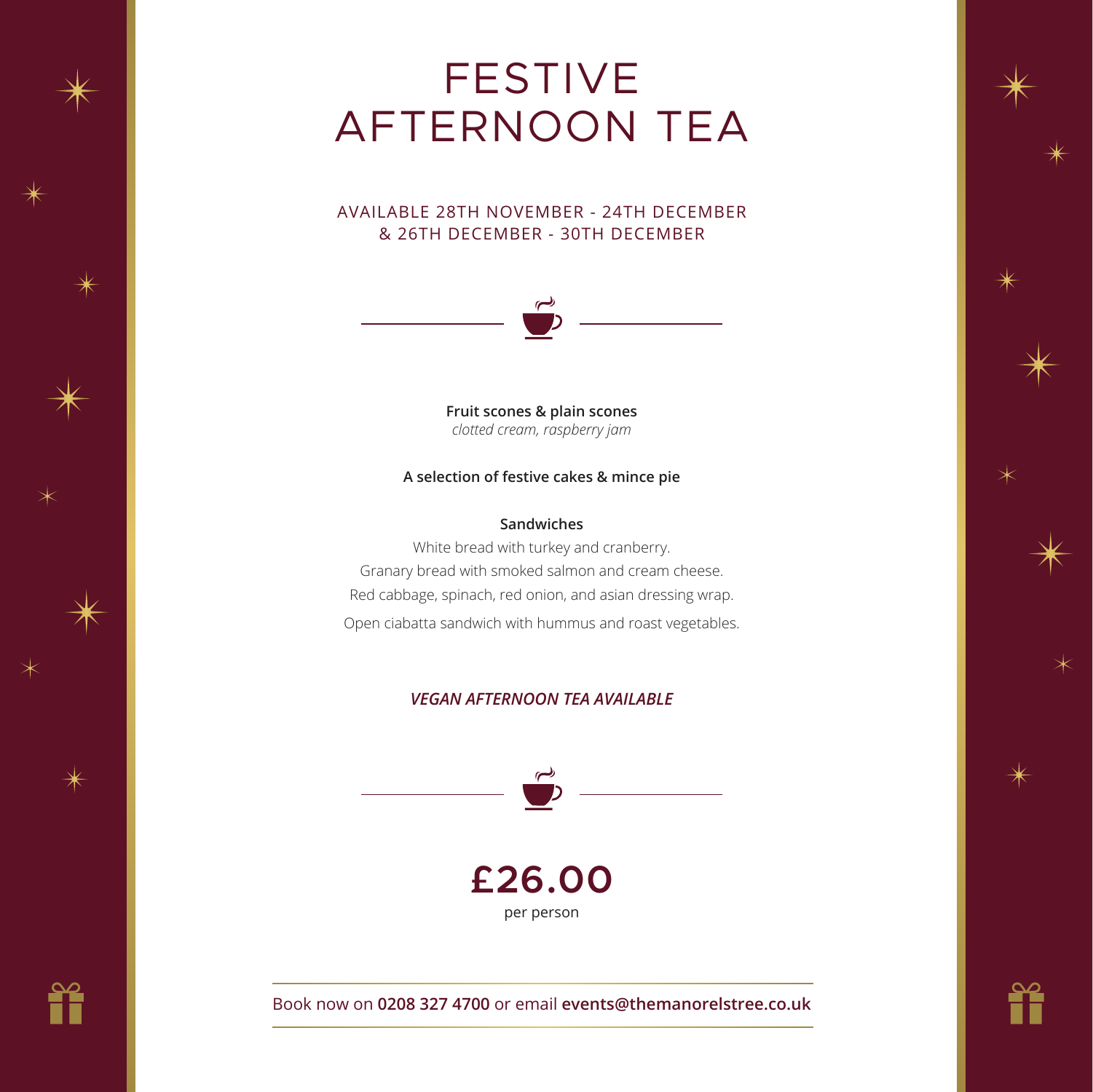# BOTTOMLESS FESTIVE BRUNCH

### 26TH DECEMBER - 2ND JANUARY

 $\overline{\phantom{a}}$   $\overline{\phantom{a}}$   $\overline{\phantom{a}}$   $\overline{\phantom{a}}$   $\overline{\phantom{a}}$   $\overline{\phantom{a}}$   $\overline{\phantom{a}}$   $\overline{\phantom{a}}$   $\overline{\phantom{a}}$   $\overline{\phantom{a}}$   $\overline{\phantom{a}}$   $\overline{\phantom{a}}$   $\overline{\phantom{a}}$   $\overline{\phantom{a}}$   $\overline{\phantom{a}}$   $\overline{\phantom{a}}$   $\overline{\phantom{a}}$   $\overline{\phantom{a}}$   $\overline{\$ 

To include 1 dish listed below and inclusive drinks for a 2 hour period

**Eggs benedict,** toasted English muffin, poached egg, smoked ham, and hollandaise sauce.

**Smoked salmon and scrambled free range eggs,** on toasted malted bloomer with water cress.

**Vegan French toast,** berry compote and toasted nuts.

**American pancakes,** crispy steaky bacon and maple syrup.

**Cinnamon couscous,** cardamom oat milk and poached fruit.

**Huevos rancheros,** egg, tomato, avocado, kidney beans and cheese, on top of tortilla.

#### **All day breakfast**

2 rashers of bacon, grilled plum tomato, grilled flat mushroom, Cumberland sausage, hash brown and two eggs either poached, fried, or scrambled.



(restricted to two hour period. Inclusive drinks - prosecco, bloody mary, orange juice, tea & coffee)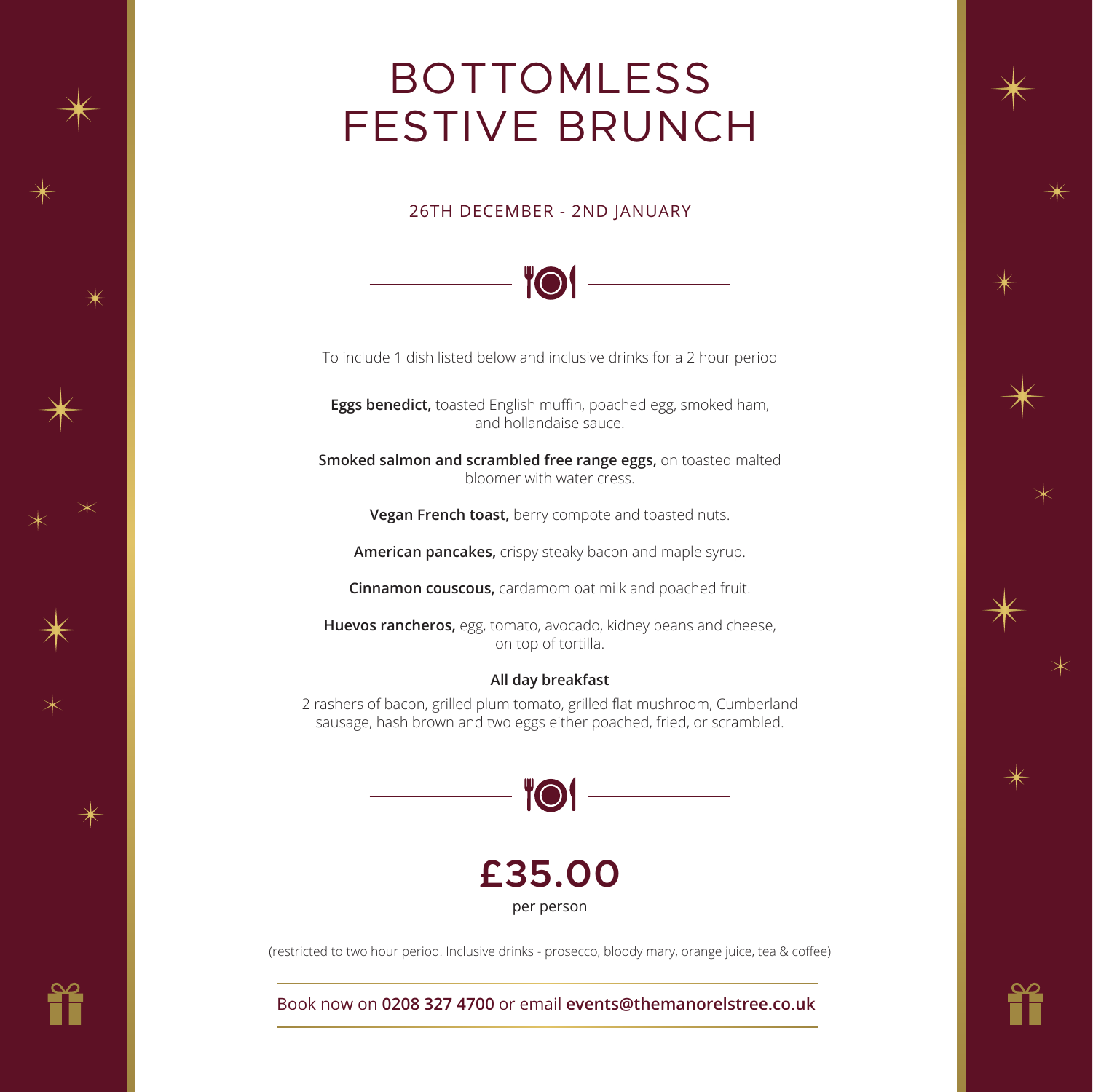# AFTERNOON TEA WITH SANTA

Afternoon Tea with Santa - a magical afternoon for the whole family.

*The magic of Christmas arrives early, on Sunday 12th December 1 - 3pm, Santa will be at The Manor Elstree for your child to meet and get on the good list.*



**Fruit scones,** Plain scones , Clotted cream, Raspberry jam.

**Mini star mince pies,** Christmas cake, Chocolate opera, **Eggnog panna cotta snowball.**

**White bread** with turkey and cranberry. **Granary bread** with smoked salmon and cream cheese. **Red cabbage,** spinach, red onion, and asian dressing wrap. **Open ciabatta sandwich** with hummus and roast vegetables.

#### **VEGAN AFTERNOON TEA AVAILABLE**



A delicious festive afternoon tea for the whole family. Adult price includes festive afternoon tea. Child price includes meeting Santa, a small gift and festive afternoon tea.

per adult

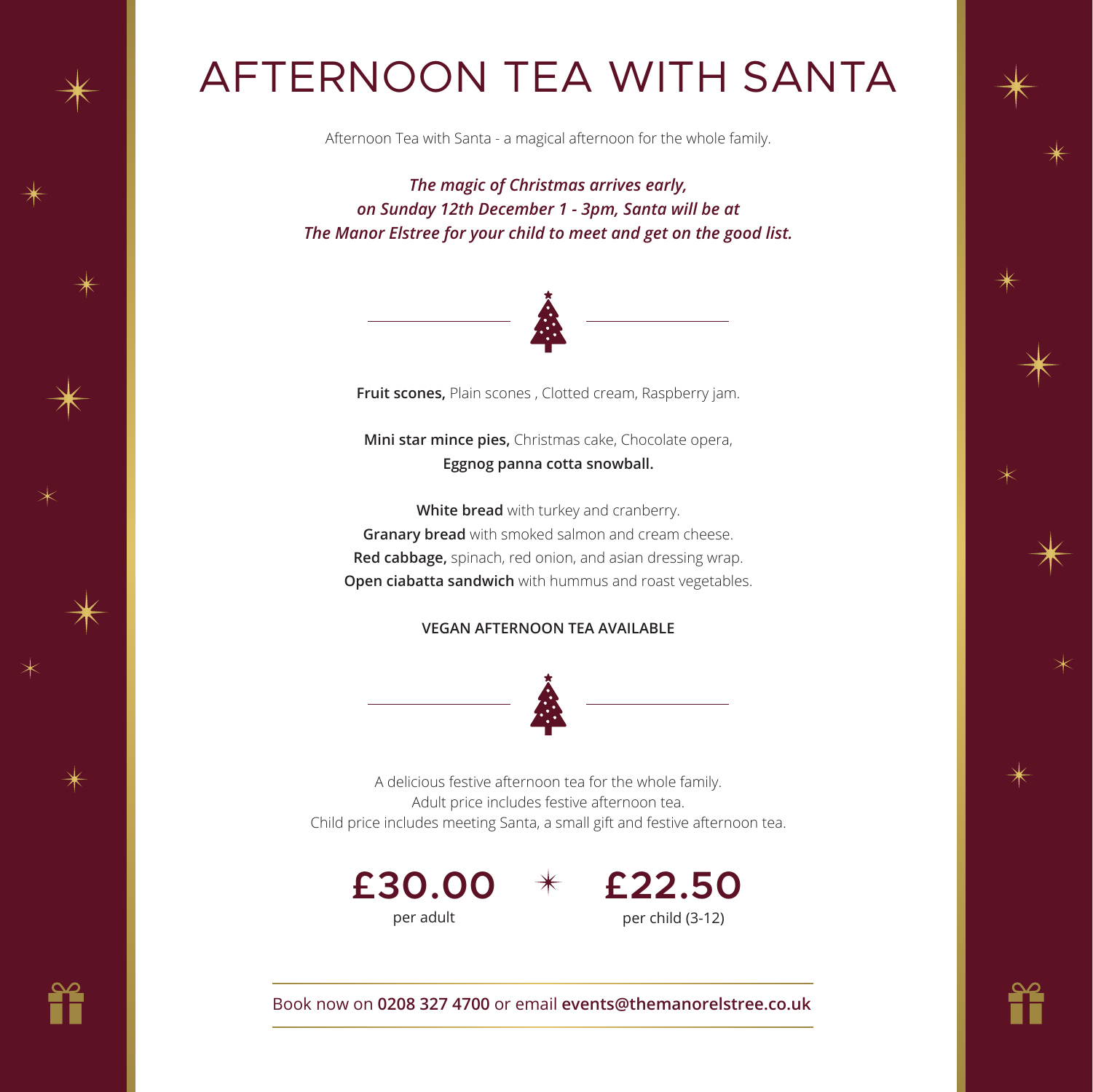# CHRISTMAS DAY LUNCH

*Let us take the hassle out of Christmas leaving time for you to relax with your family and friends. Enjoy a welcome glass of Champagne and canapés followed by a leisurely four course festive lunch in our Cavendish restaurant, enjoy a walk afterwards in our stunning grounds.*

SEATING AT 12.30 - 3PM

### **STARTERS**

 **Hand dived English scallop,** mandarin with truffle. **Smoked ham and duck liver terrine,** pain d'épice with sour plum. **Vanilla poached salmon,** buttermilk, Cornish mussels with cucumber. **Salted heritage beetroot,** lovage oil, aged balsamic and colston basset mousse.

## **MAIN COURSES**

**Roast turkey breast,** braised turkey leg, roast potatoes, roasted vegetables, port braised red cabbage and turkey gravy.

**Pan seared duck breast,** spiced duck leg, orange braised chicory, roast crosnes with hone marrow sauce.

**Wild mushroom and tarragon pithivier,** caramelised celeriac, brussel tops and pickled walnuts.

**Scottish halibut,** black treacle parsnips, bone marrow crumb and brussel leaf.

### **DESSERTS**

**Christmas pudding,** brandy anglaise with redcurrants. **Sweet clementine curd,** burnt meringue and cinnamon granola. **Selection of English cheeses,** raw English honey and artisan crackers. **80% chocolate delice,** malted milk sorbet with caramelised hazelnut.

**Tea, coffee and mince pies.**

**£119.00 £60.00** per adult

per child (3-12)

All prices inc VAT. 10% discretionary service charge will be added to your bill.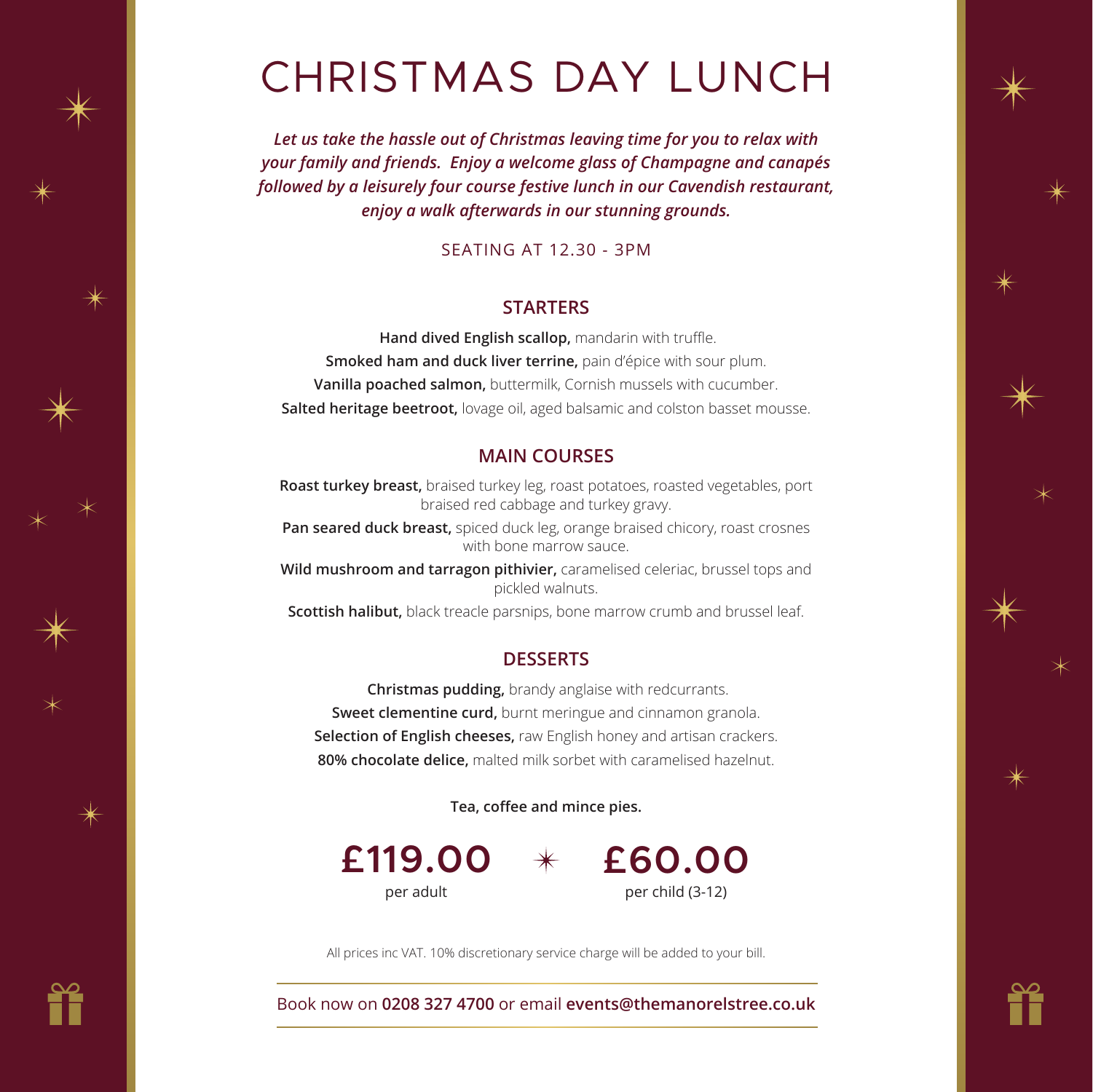## NEW YEAR'S EVE GALA

*See in 2022 in style at our black tie gala dinner with our resident pianist, continue to dance the night away with our DJ and spot London's fireworks from the terrace.*

*7.30pm Champagne and canapé reception • 8 - 9pm Four course meal 9pm Party in the lounge with our DJ • 12am Champagne on the terrace 12.15am Light snack buffet • 1am Entertainment ends • 1.30am Carriages*



### **NEW YEAR'S EVE MENU**

**Roast Jerusalem artichoke and chestnut velouté** with raw rapeseed.  **Salt cod, poached langoustine,** compressed baby gem and 'Mary Rose' bisque. **Poached duck egg,** trompette, lovage and à la persillade. **Beef and truffled mushroom wellington,** beef shin boulangère with glazed carrot. **Hand rolled linguine,** truffled mushroom velouté, girolles, brioche and parmesan crumb.

 **Brown sugar crème brûlée** with cinnamon shortbread. **Dark chocolate fondant,** caramelised clementine and spiced clementine sorbet.



**RESIDENTIAL PACKAGE:** From **£299 per room** (based on 2 adults sharing). Our residential package includes the New Year's Eve party, an overnight stay in one of our stylish bedrooms, and The Manor's brunch. The perfect way to see in 2022.

### **NEW YEAR'S DAY BRUNCH**

Start the new year with The Manor's brunch served between 8 - 11am with a complimentary glass of Champagne.

All prices inc VAT. 10% discretionary service charge will be added to your bill.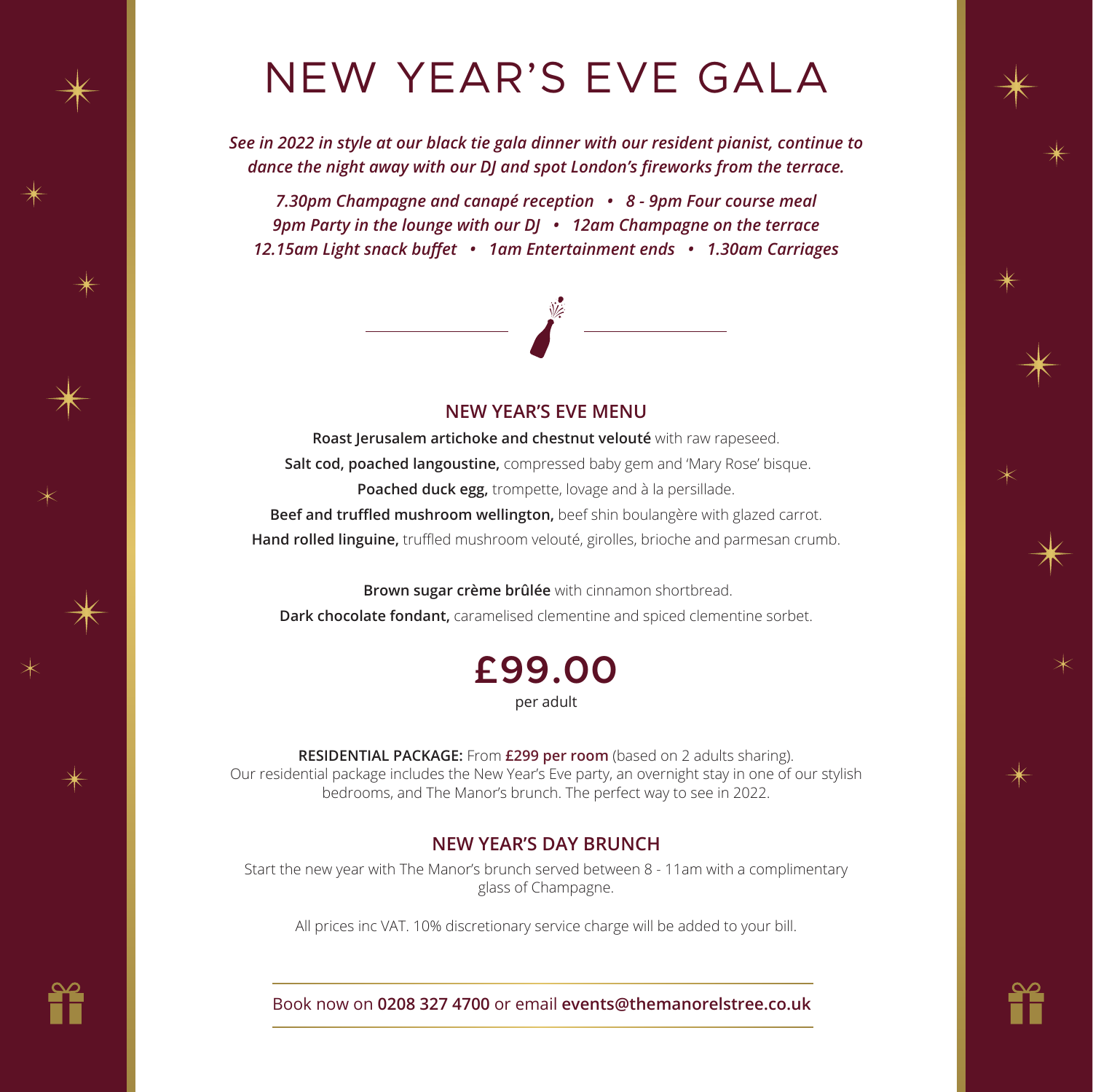